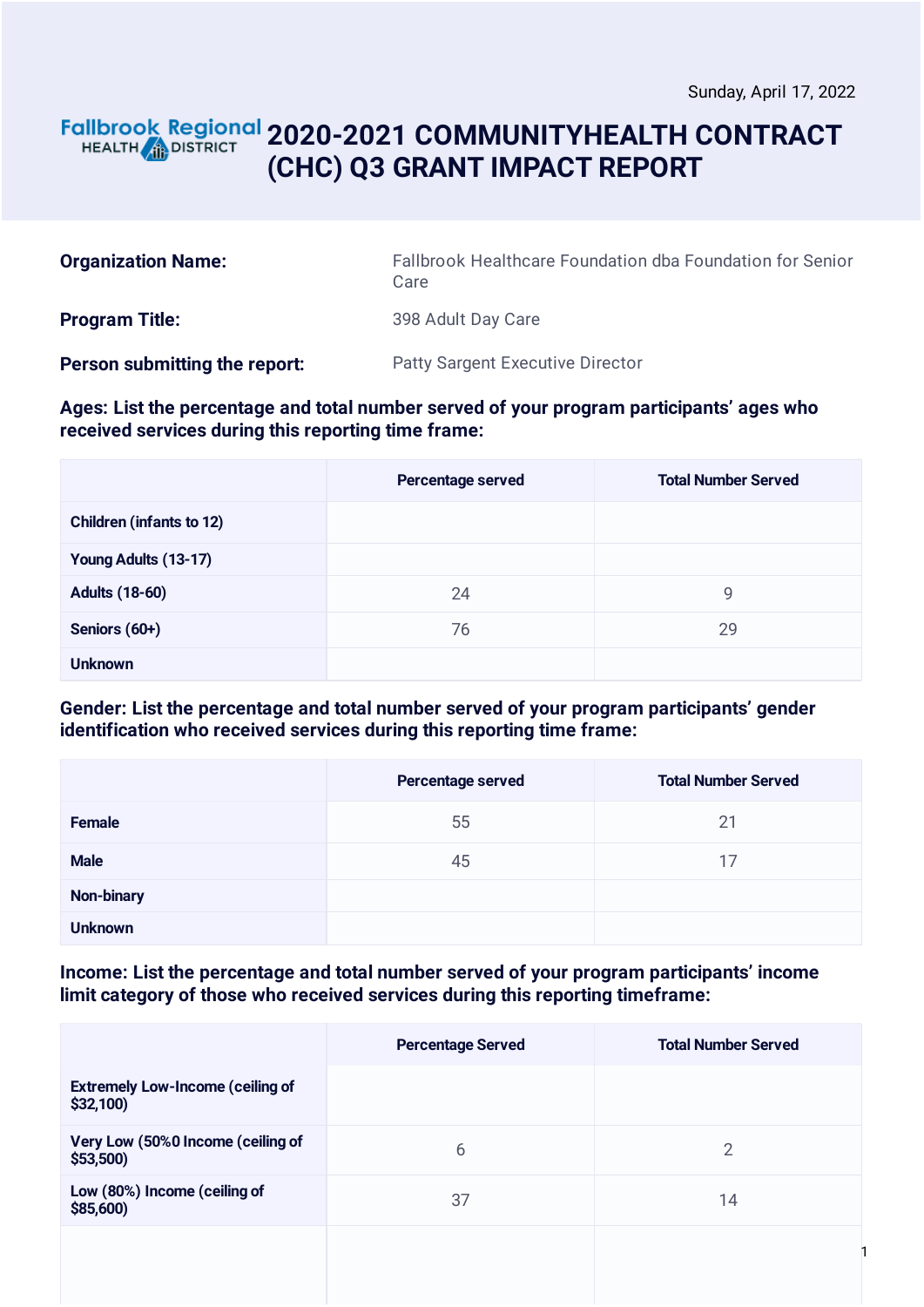|                                  | <b>Percentage Served</b> | <b>Total Number Served</b> |
|----------------------------------|--------------------------|----------------------------|
| <b>Higher than listed limits</b> | 26                       | 10                         |
| <b>Unknown</b>                   | 31                       | 12                         |

**How many District residents directly benefited (participant/client)from this program in this reporting quarter?** 38

# **GOALS & OBJECTIVES**

### **Please provide the Goal 1 statement from your application. Discuss the actions within each objective and provide your outcome data accordingly.**

Goal #1: To create socialization and enrichment opportunities for clients through participation in day care programs, events, and a range of activities that address the specific physical and mental needs of our clients. Additionally, provide scholarship opportunities for low-income district residents who could not otherwise afford the program.

During Q3, from January through March, we served 16 clients in our Adult Day Program, providing a total of 328 days of service, which provided 22 family caregivers with respite care while their loved one was in the Adult Day Program. In January, "The Club" was closed for 8 business days due to an outbreak of COVID-19 amongst the staff. Of the 328 client days, one low-income senior received 27 scholarship/respite days, provided through the FRHD grant. As clients ebb and flow for various reasons, we seek to be able to offer scholarships to other new clients in the FRHD service area. These third quarter numbers represent approximately 15% of our annual goals. It's been another unusually difficult quarter, as we rebound from another bad wave of COVID and rebuild client volume after several clients' deaths or out-of-town moves last quarter.

#### **Please provide the Goal 2 statement from your application. Discuss the actions within each objective and provide your outcome data accordingly.**

Goal #2: Using results of latest Club surveys, identify and provide at least 4 educational and/or supportive services during the FRHD grant period that will help familial caregivers in a manner that aims to address their expressed emotional, social, or physical health needs.

During this past quarter, three of our Adult Day Program clients' family members were assisted by our Senior Care Advocates to address various needs. Help was provided in finding senior/memory care facilities or caregiving resources, as well as intervention in the health and welfare of clients. We are currently working to identify a resource to lead a Caregiver Support Group for our clients' caregivers and others in the community. We also plan to offer classes on Tips for Transferring, What to Expect with Cognitive Decline, and possibly a simple Easy Meal Prep class. Several of male Caregivers have expressed that they do not cook and don't know how to prepare simple healthy meals. We are in process of pulling these groups and classes together.

# **PARTICIPANT SUCCESS STORY**

### **Participant Success Story:**

Susan began attending The Club in February 2022. At first, she was apprehensive about attending because it was an unfamiliar place with new people. That is, until she saw Caregiver Rita's face. Rita and Susan go way back! They worked together for years in the school system. Their connection brought a sense of calm and belonging to Susan which aided in her transition. At The Club Susan can be herself and engage in activities that are of importance to her and represent her interests. These activities include yoga, Tai Chi, basketball, crafts, and being outdoors. Susan is also able to be with peers, form new meaningful relationships, and try new things. She loves that she feels productive and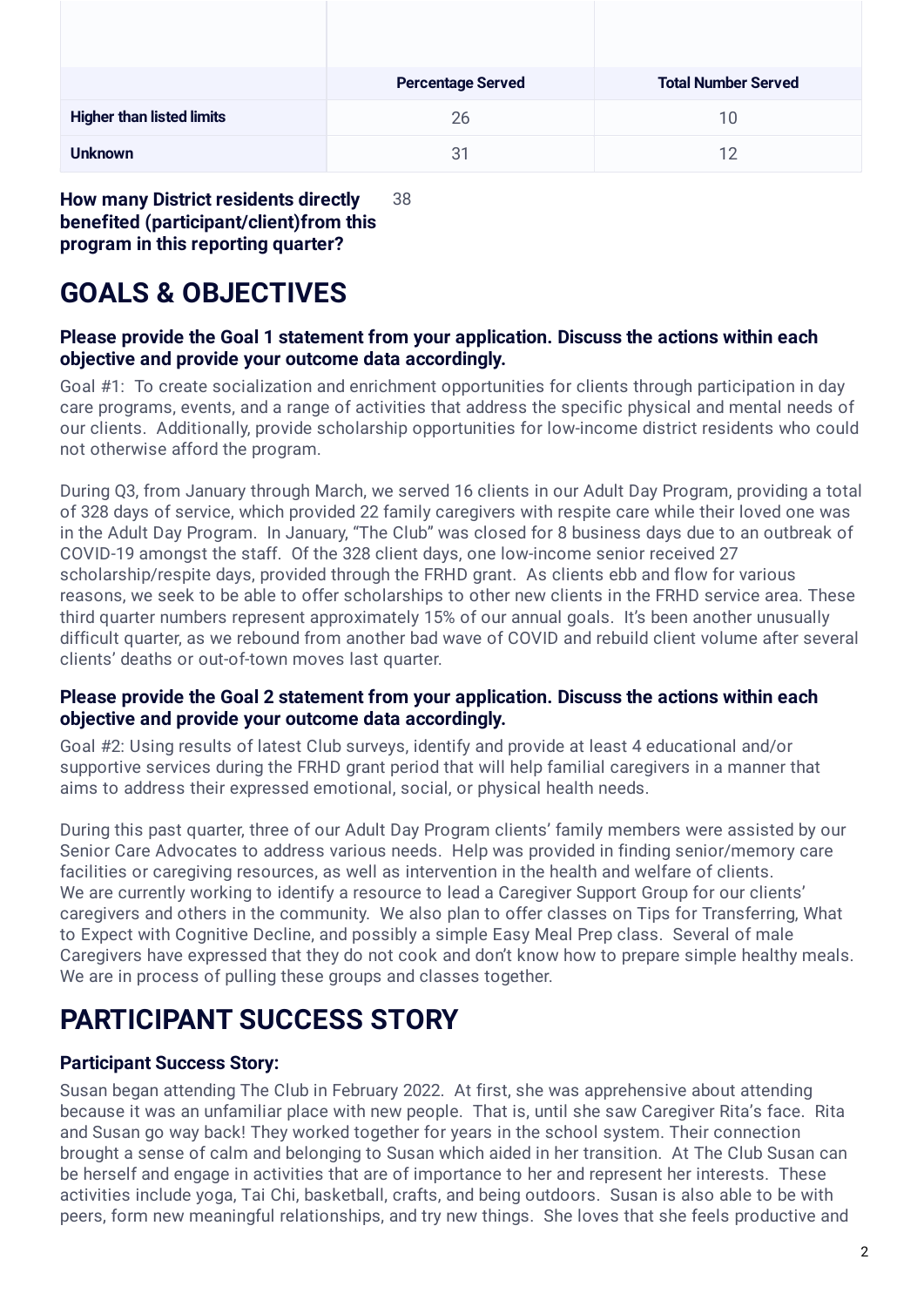finds value in the program. And her husband is so grateful that she's comfortable and socially engaged while at our program.

# **Participant Success Story:**

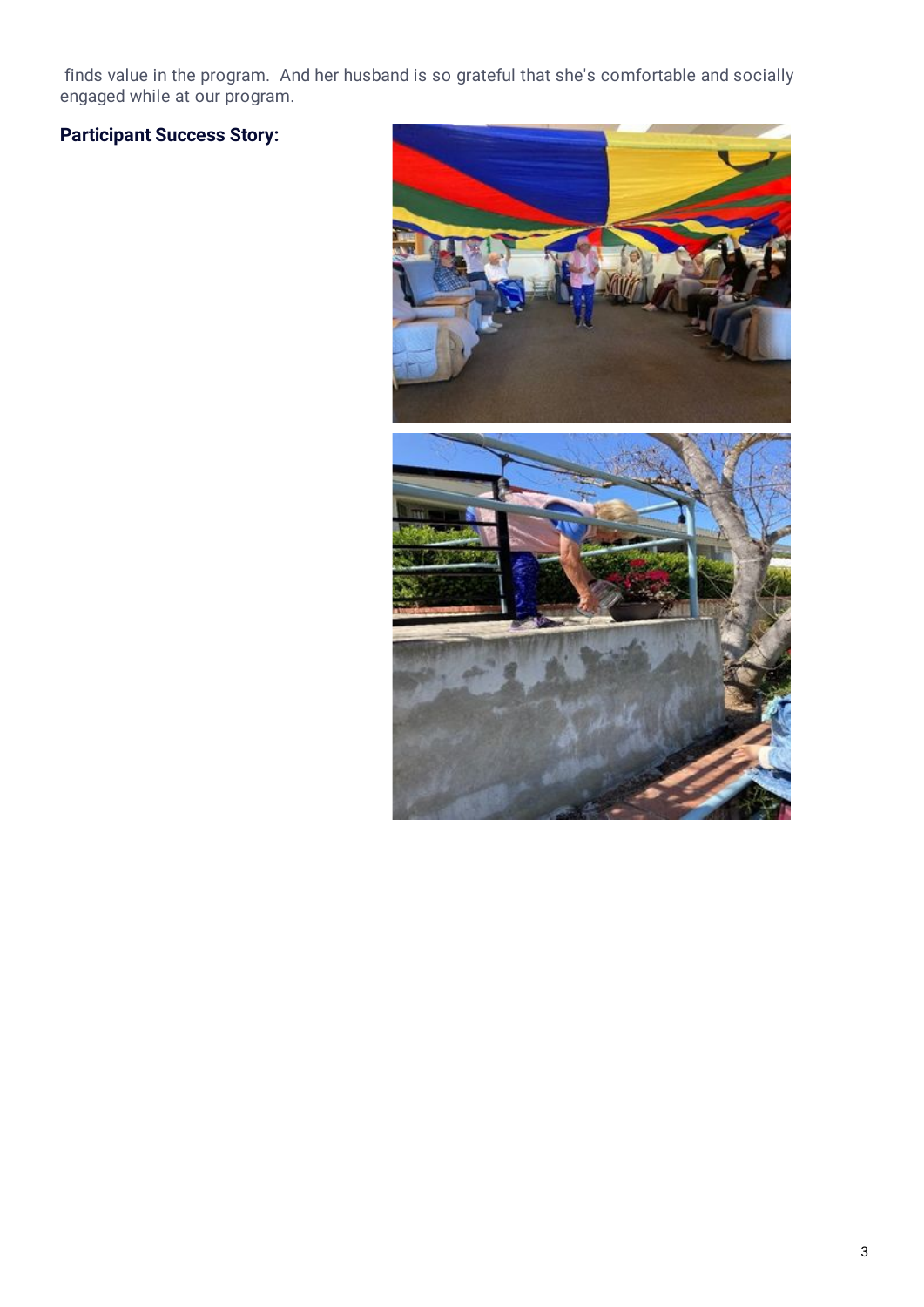

# **ACKNOWLEDGEMENT**

### **Please describe how the Fallbrook Regional Health District's Community Health Contract - Grant investment toward this program was acknowledged during this reporting timeframe.**

The FRHD logo was affixed to the sides of our Care Vans.

We included the FRHD logo and official sponsor designation in all emails from every staff member. Our organization and specific Care Van program brochure featured the FRHD logo and official sponsor language.

The FRHD logo and sponsorship support status appears on our website.

We promoted District events on a monthly basis via Social Media

We thanked and acknowledged FRHD for their support in social media

### **Please upload one example of how the District's support for this program was publicly acknowledged.**